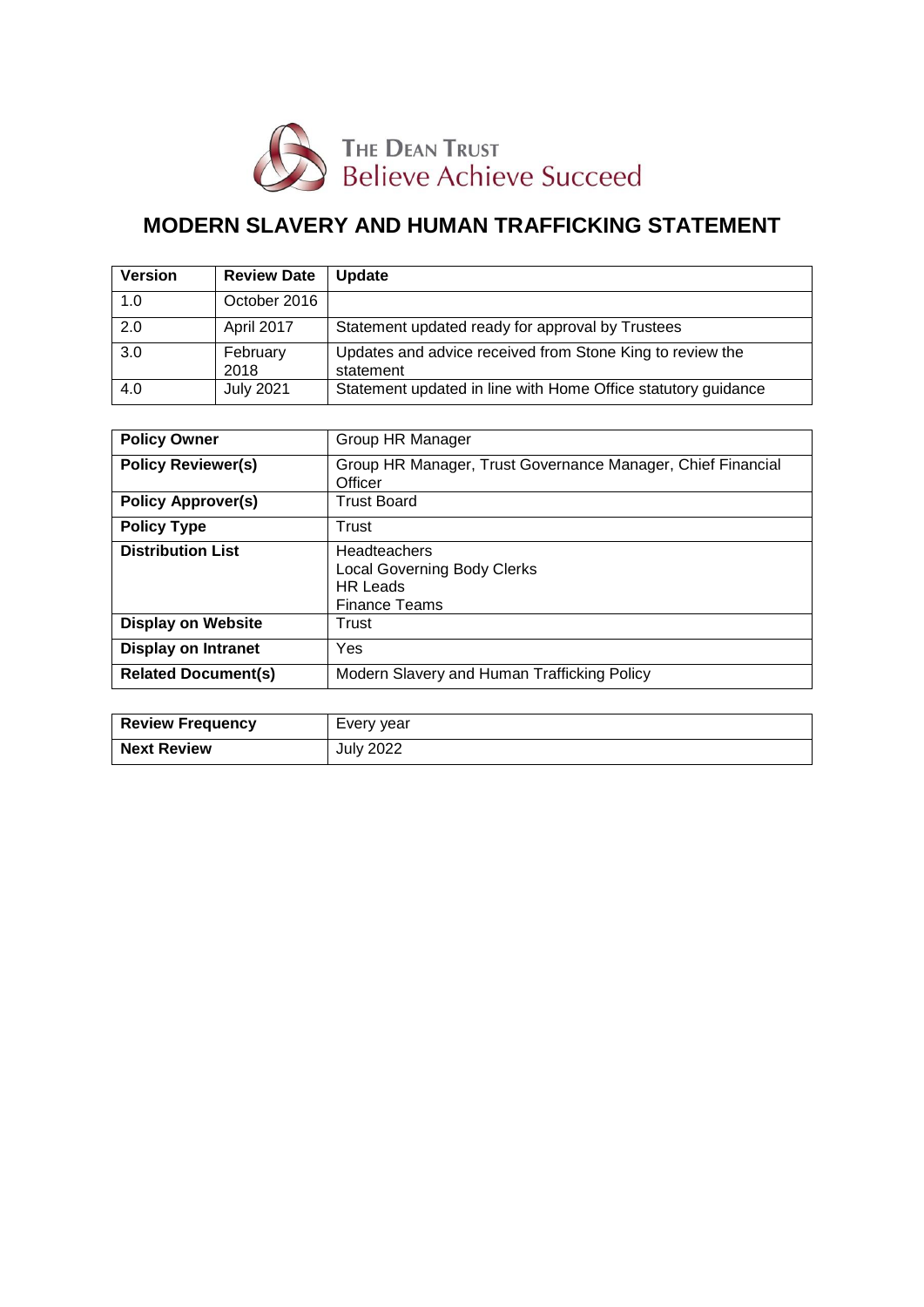# Contents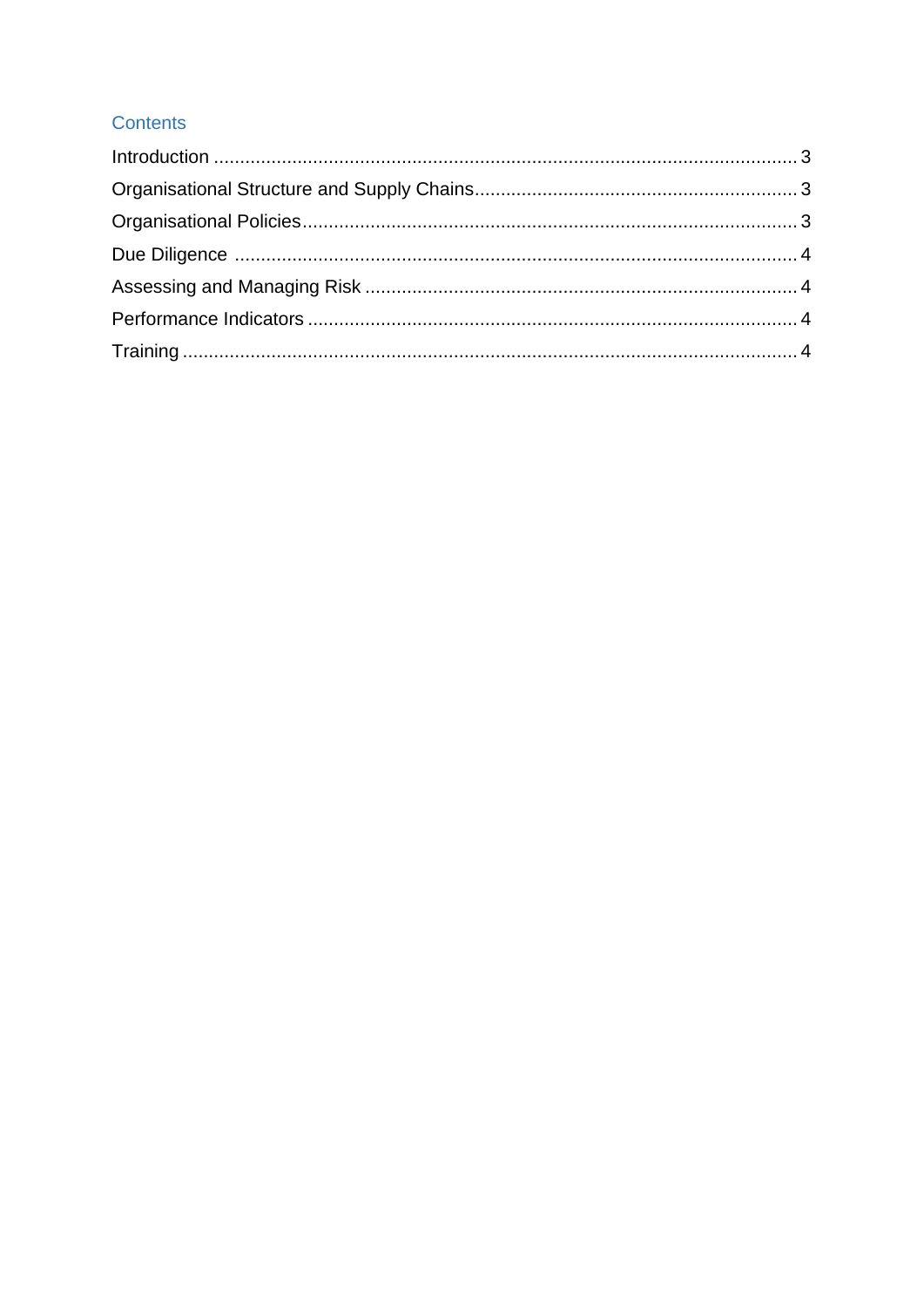#### <span id="page-2-0"></span>**Introduction**

This statement is made on behalf of the The Dean Trust (Company Number 08027943) pursuant to section 54(1) of the Modern Slavery Act 2015 and constitutes the Trust's slavery and human trafficking statement. This statement relates to actions and activities during the financial year 1 September 2019 to 31 August 2020.

The Dean Trust recognises that it has a responsibility to take a robust approach to slavery and human trafficking. The organisation is committed to preventing slavery and human trafficking within its activities and to ensuring that its supply chains are free from slavery and human trafficking.

This statement sets out The Dean Trust's actions to understand all potential modern slavery risks related to its business and to put in place steps that are aimed at ensuring that there is no slavery or human trafficking in its business and supply chains.

## <span id="page-2-1"></span>**Organisational Structure and Supply Chains**

The Dean Trust is a multi academy trust (MAT) working across the North West of England with a vision to provide good schools for all of the communities which they serve. A list of academies within The Dean Trust can be found on their website [\(www.TheDeanTrust.co.uk\)](http://www.thedeantrust.co.uk/).

The majority of the Trust's direct supply chains are UK based and key supply areas cover catering, cleaning, supply teachers, other agency staff and volunteers. A small number of suppliers are based in Europe and the United States of America, primarily in relation to the purchase of IT supplies. One of the Trust schools is contracted to a Private Finance Initiative (PFI).

## <span id="page-2-2"></span>**Organisational Policies**

The Dean Trust is committed to ensuring that there is no modern slavery or human trafficking in any of its schools or any aspect of its business. The Dean Trust is committed to acting ethically and with integrity in all its business relationships and to implementing and enforcing effective systems and controls to ensure slavery and human trafficking is not taking place anywhere in its business. The following key policies and documentation detail the Trust's approach to protecting pupils and staff and ensuring our supply chains are free from modern slavery and trafficking:

- Slavery and Human Trafficking Policy
- Safer Recruitment and Selection Policy
- Whistleblowing Policy
- Child Protection and Safeguarding Policy
- Procurement Policy

In addition, the Trust works closely with a Joint Consultative Committee to help reduce risk through discussion of working and pay practices.